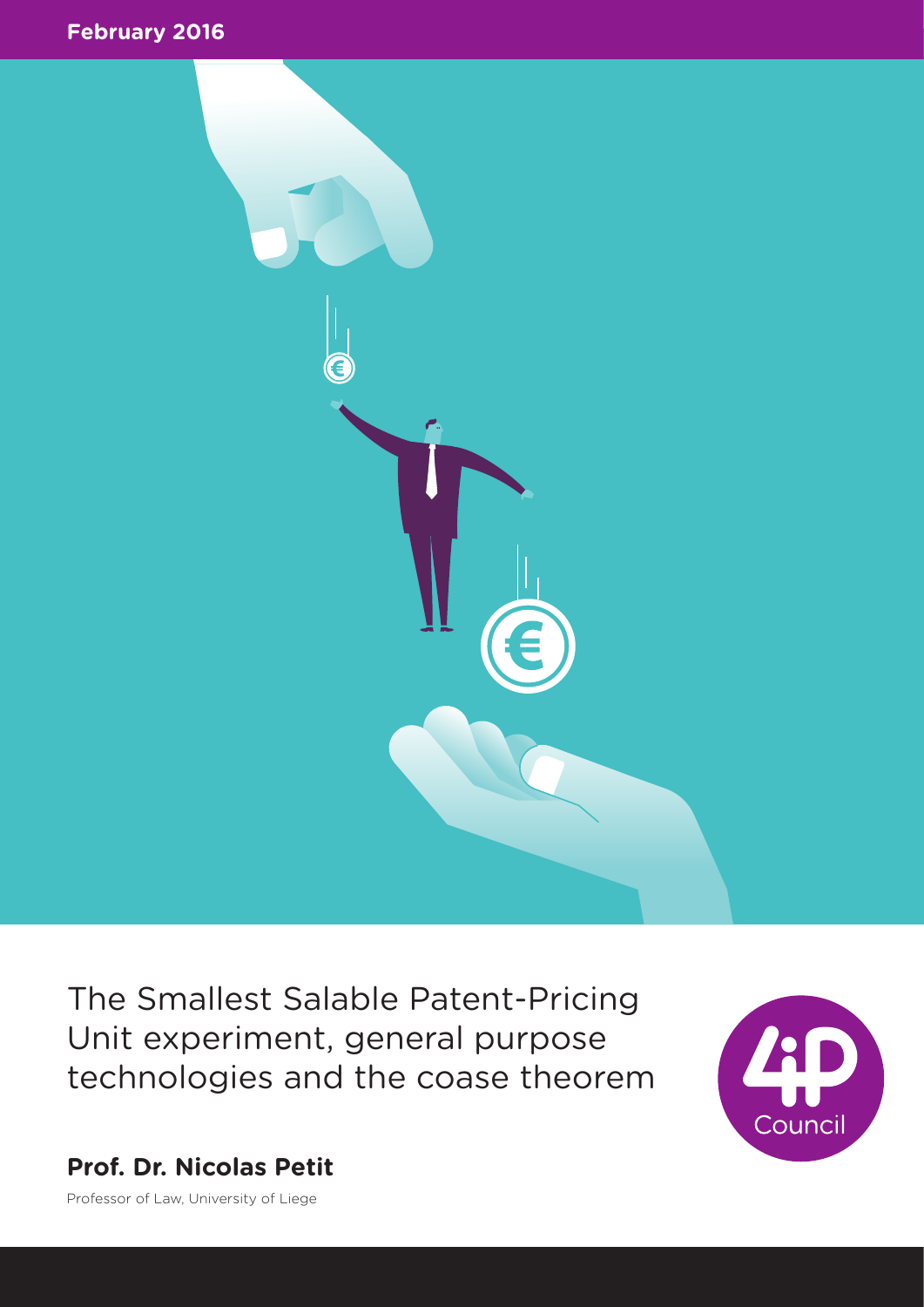## **THE SMALLEST SALABLE PATENT-PRICING UNIT ("SSPPU") EXPERIMENT, GENERAL PURPOSE TECHNOLOGIES AND THE COASE THEOREM**

#### **Nicolas Petit**

#### *I. Introduction*

1.01 economics teach that markets work efficiently when prices reflect externalities. The price system rewards producers' activities that increase the welfare of other economic agents – a positive externality. This attracts welfare-enhancing production to markets. Conversely, the price system penalizes producers' activities that decrease the welfare of other economic agents – a negative externality. This deters investment in socially harmful activities. Importantly, the Coase theorem adds that the price system will only properly reflect externalities if property rights are well delineated and there are no transactions costs (Coase,  $1960$ ).<sup>1</sup>

In the last year, some Standard-Setting Organizations ("SSOs") active in wireless communications have – under the lenient eye of antitrust agencies  $-2$  experimented new technology pricing principles which upset this basic economic wisdom. <sup>3</sup> One of those changes is the "*SSPPU*" experiment.<sup>4</sup> Under SSPPU pricing, the licensing rates paid (read prices) to owners of standard essential patents ("SEPs") for the use of their technology shall reflect the "*value that the functionality of the claimed invention or inventive feature … contributes to the value of the relevant functionality of the smallest saleable Compliant*  Implementation that practices the Essential Patent Claim".<sup>5</sup> In plain English, prices charged for technology should reflect the value added to the smallest component embodying the patented invention.

SSPPU wants to prevent upstream technology developers to claim all or a share of the value added to the end product sold by original equipment manufacturers on downstream markets. This practice, which is sometimes referred to as the Entire Market Value Rule ("EMVR"), has received wide media coverage in the smartphone industry, where royalties are conventionally calculated as a percentage of final handset prices so as to reflect the value added to end user by the patented component (say,  $5\%$  of the retail price of an iPhone).<sup>6</sup> Some authors have claimed that this creates a problem of "*royalty stacking*" (Lemley and Shapiro, 2007), given the thousands SEPs included in a standard, and the thousand standards implemented in a smartphone.<sup>7</sup> An empirical study – whose findings have been criticized  $-\text{8}$  has found that the

<sup>&</sup>lt;sup>1</sup> R. Coase, "The Problem of Social Cost", *Journal of Law and Economics*, 1960, 3, 1-44.<br><sup>2</sup> DoJ, Business Review Letter, 15-1 Institute of Electrical and Electronics Engineers, Incorporated ("IEEE"), 2 February 2015.

<sup>&</sup>lt;sup>3</sup> The Institute of Electrical and Electronics Engineers Standards Association ("IEEE-SA") has been a pioneer. The IEEE-SA is one of the world's largest SSOs. It operates in the electro and information technologies sectors, and it is well-known for the successful introduction of several cutting-edge wireless communications standards, including IEEE 802.11 better known as Wi-Fi. *See* Section 6 of the IEEE-SA Standards Board Bylaws, Approved Clause 6 of the SASB Bylaws, p.2.

<sup>&</sup>lt;sup>4</sup> For ease of exposition, we call the SSPPU a rule in the day to day sense, though the IEEE-SA has explicitly indicated that it was not a mandatory condition for participation to standardization activities.

<sup>&</sup>lt;sup>5</sup> This policy applies to SEPs encumbered by a  $\overline{FRAND}$  commitment. Under a FRAND commitment, a SEP holder pledges to charge fair, reasonable and non-discriminatory fees.

<sup>&</sup>lt;sup>6</sup> K. Mallinson, "Busting Smartphone Patent Licensing Myths", September 2015, available at http://cpip.gmu.edu/wp-content/uploads/2015/10/Mallinson-Busting-Smartphone-Patent-Licensing-Myths.pdf <sup>7</sup> M. Lemley and C." Shapiro, 'Patent Holdup and Royalty Stacking', (2007) 85 *Texas Law Review*, 1991.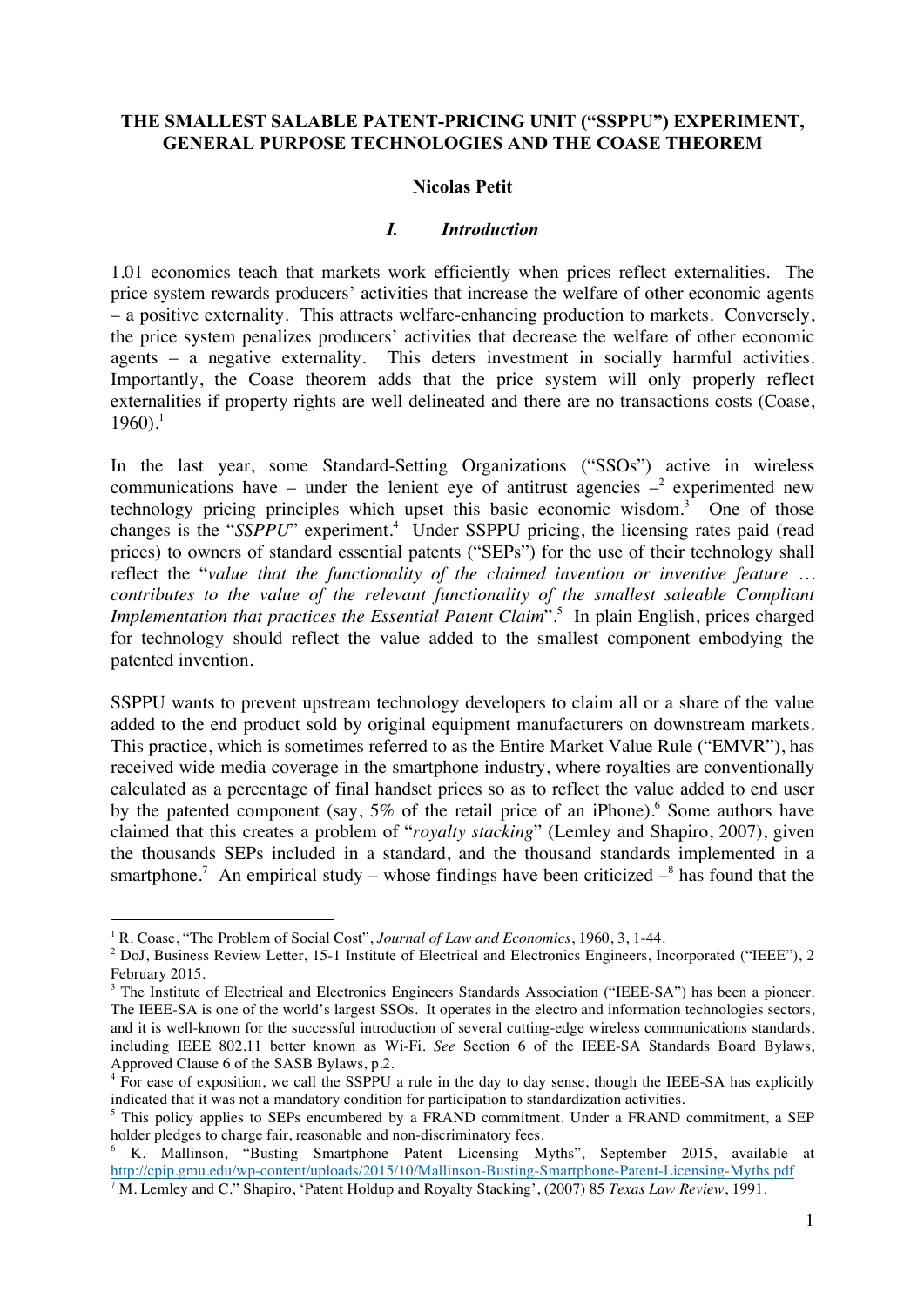royalty stack represents a burden of \$120 on a hypothetical \$400 smartphone.<sup>9</sup> At the end of the line, royalty stacking is said to decrease innovation to the detriment of society at large.

As all intuitive ideas, SSPPU pricing has some appeal. But on second thoughts, its implications are so likely counterproductive that it should remain what it is, an experiment. Basic economic theory, and a fictional example, help demonstrate this.<sup>10</sup>

# *II. A Tale of the Aircraft Industry*

Take firm A and B. A is a technology firm that develops wireless communications technology. B is a vertically integrated manufacturer of commercial aircrafts. A holds a portfolio patents which have been declared essential to an ITU standard entitled Wireless Avionics Intra-Communications ("WAIC").<sup>11</sup> WAIC sets specifications for wireless communications between two or more points on a single aircraft. WAIC is primarily about safety-related applications: release of oxygen masks, trigger of oxygen flow, emergency lighting, cabin pressure, etc.

Under WAIC, aircrafts manufacturers can literally cut costs. Few people know that a standard Airbus A-380 embarks approximately 5700 kilograms (kgs) of electrical wires. With wireless technology, approximately 30% of the entire aircraft electrical wire (*ie* 1710 kilograms) can be stripped.<sup>12</sup> This, in turn, represents massive economies in fuel consumption (and lower carbon dioxide (CO2) emissions). Given that fuel consumption is "*probably the single most important item in airlines' operating costs*", WAIC is likely to drive up the demand of airlines customers' on the market for commercial aircrafts.<sup>13</sup>

Let us attempt to calculate a crude empirical estimate of those costs savings. American Airlines considers that a reduction of the mass of each aircraft by 14,5 kgs yields a yearly fuel economy of \$1.2 million across its entire fleet.<sup>14</sup> This represents a yearly saving of \$83,000 per kg eliminated on all aircrafts. Let us now assume that American Airlines decides to replace its entire fleet of 939 aircrafts with WAIC compliant ones. With those aircrafts, it would make a yearly fuel economy of \$141,9 million (\$83,000\*1710) on the entire fleet, and

<sup>&</sup>lt;sup>8</sup> Mallinson, on the basis of financially audited royalty income from leading licensors, concluded that the cumulative mobile-SEP royalty payments amount no more than around 5% of mobile handset revenues, far less from the 30% (\$120 of \$400) estimation. K. Mallinson, WiseHarbor, on cumulative mobile-SEP royalties. For IP Finance, 19th August 2015, available at http://www.wiseharbor.com/pdfs/Mallinson%20on%20cumulative%20mobile%20SEP%20royalties%20for%20I P%20Finance%202015Aug19.pdf .

<sup>&</sup>lt;sup>9</sup> A. Armstrong, J. Mueller and T. Syrett, "The Smartphone Royalty Stack: Surveying Royalty Demands for the Components Within Modern Smartphones" (May 29, 2014). Available at SSRN: http://ssrn.com/abstract=2443848

 $10$  Our example is taken from the aircraft industry. It is not entirely fictional, but extrapolated from the IEEE-SA FAQ on its revised patent policy at Q44, where it is stated "*For example, assume a component is a Compliant Implementation of IEEE 802.11™ and practices the Essential Patent Claim. That component is then used in an entertainment system that is then installed into an airplane. In this example, the component is the smallest saleable Compliant Implementation of IEEE 802.11.*". 11 *See* http://waic.avsi.aero/

<sup>&</sup>lt;sup>12</sup> Notably with the elimination of double or triple wiring redundancies. *See* https://www.itu.int/net/ITU-R/study-groups/docs/workshop-wp5abc-wrc15/WP5ABC-WRC15-P2-5.pdf

<sup>13</sup> M. Givoni and P. Rietveld, "Airline's choice of aircraft size – Explanations and Implications", *Transportation Research* Part A 43 (2009) 500–510.

<sup>14</sup> http://www.wired.com/2012/09/how-can-airlines-reduce-fuel-costs/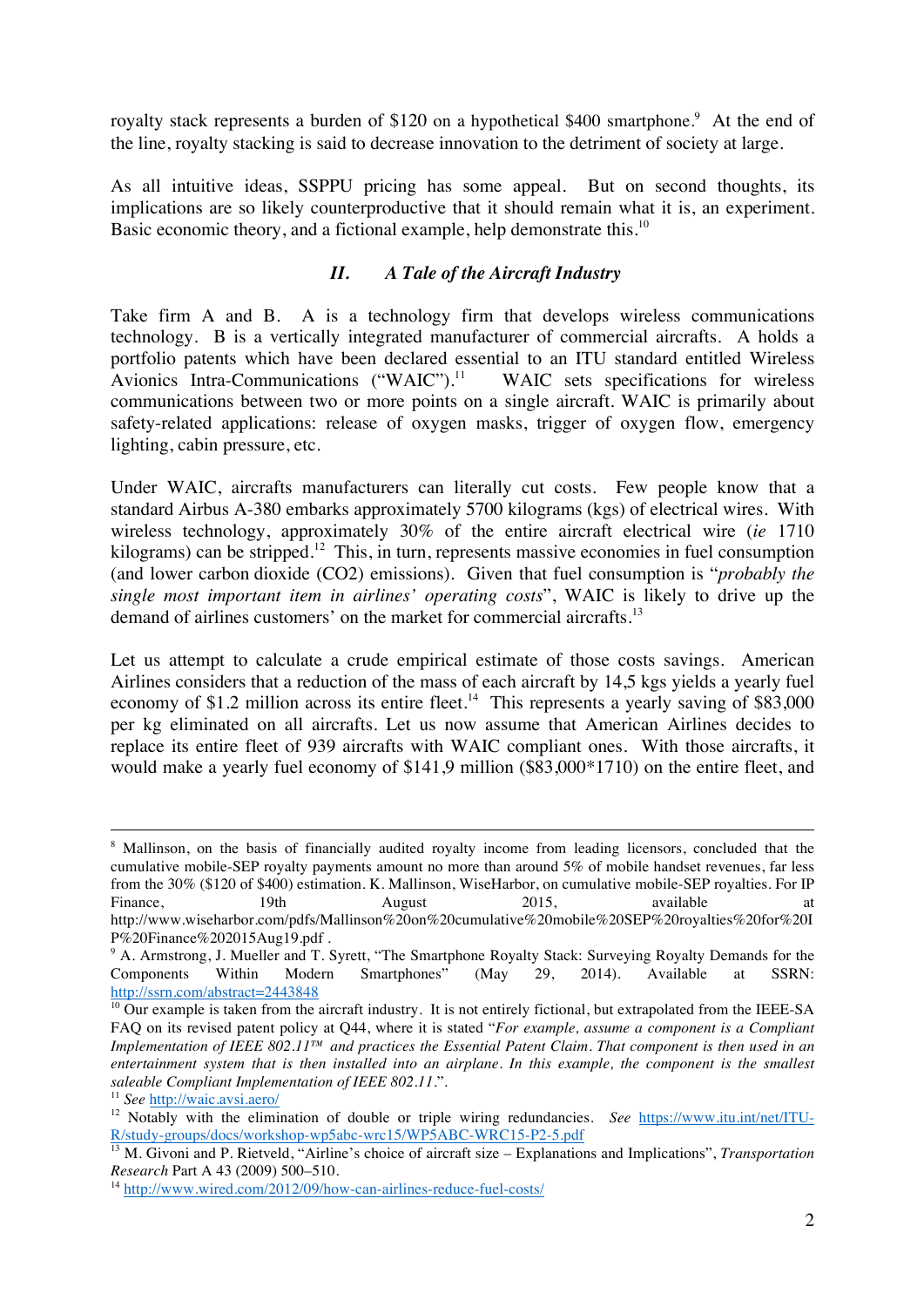an average fuel economy per aircraft of \$151,000 (\$141,9 million/939).<sup>15</sup> If we assume that an aircraft has a 20 years lifespan, this amounts to total benefits of \$3,02 million per WAIC compliant aircraft.

With this background, let us return to our fictional example. B decides to implement WAIC in next generation aircrafts. B liaises with A to negotiate a license on its SEPs. How should this license be priced under the SSPPU? The SSPPU seems to preclude to take account of the value added to the end product, *ie* the aircraft. Instead, it forces to focus on the added value to the smallest salable patent-practicing implementation. In this case, the SSPPU is the Radio Frequency ("RF") equipment, ie antennas, transmitters and receivers.<sup>16</sup> A will thus secure licensing revenue that represents a fraction of the (internal) price of RF equipment. That is essentially plastic, silicon and semi-conductors.

## *III. Externalities*

From an economic standpoint, the defect of this approach is so obvious that it does not deserve long critique. A is only entitled to appropriate a fraction of the value created by its technology, and has no claim whatsoever over the value added to end users, *ie* the fuel efficiencies made by airlines. The concept of value added to end user can also be illustrated with a consumer goods example, by contrasting an iPhone versus an iPod. Both use similar components, but one implements patented connectivity technology, not the other.<sup>17</sup> And the value added to end user changes dramatically.

To be sure, under the SSPPU regime, A remains in theory free to claim from B that the value added to the smallest implementation, *ie* the RF equipment, is \$3.02 million. As was noted by the US DoJ, SSPPU does not prevent to raise the royalty rate (*r*) in order to reflect that the patented functionality drives demand for the end product".<sup>18</sup> Is this, however, realistic? If we assume that the value of a RF equipment unit for an aircraft is \$1,000, then A would have to charge  $r = 3020\%$  per RF unit. This would look like plain vanilla monopoly pricing, and B could certainly resist any such demand. Moreover, it may again be objected that SSPPU does not prevent to use the end product as the royalty base (*b*). In this variant, A could charge \$3,02 million on the aircraft price. Given that an A380 sells (list price) for \$414,4 million, then the parties could settle for  $r = 0.72\%$ . Facially, this rate would stay within the confines of a fair and reasonable price. However, this proposition is again unrealistic.<sup>19</sup> In the SSPPU world, B can resist demands to use the aircraft price as the appropriate royalty base, because SSPPU imposes to focus licensing talks on the value added to the component, *ie* the RF

<sup>&</sup>lt;sup>15</sup> https://en.wikipedia.org/wiki/American\_Airlines\_fleet

<sup>&</sup>lt;sup>16</sup> In reality, the SSPPU may be even lead to focus on more granular implementations, like for instance, chipsets which ensure frequency sharing within RF transmitters. Frequency sharing techniques enable share spectrum with each other and potentially other users. *See* https://www.itu.int/dms\_pub/itu-r/opb/rep/R-REP-M.2197-2010- PDF-E.pdf

<sup>&</sup>lt;sup>17</sup> Or taking for instance a Samsung Galaxy tablet, one with WiFi and the other with 3G, LTE or 4G connectivity.

<sup>&</sup>lt;sup>18</sup> *See* US DoJ, Business Review Letter, 15-1 Institute of Electrical and Electronics Engineers, Incorporated ("IEEE"), 2 February 2015.

<sup>&</sup>lt;sup>19</sup> As Geradin and Layne Farrar observe, "*From a mathematical perspective, of course, the individual elements of a royalty payment, in isolation, are irrelevant, as one variable can adjust with the other. Whether we apply a 1% royalty rate to a \$100 product price or a 10% royalty rate to a \$10 value component, the per unit royalty payment will be \$1*". However, the authors observe that this mathematical neutrality does not hold in the real world, due to many practical considerations. D. Geradin and A. Layne-Farrar, "Patent Value Apportionment Rules for Complex, Multi-Patent Products", 27 *Santa Clara High Tech. L.J.* 763 (2010).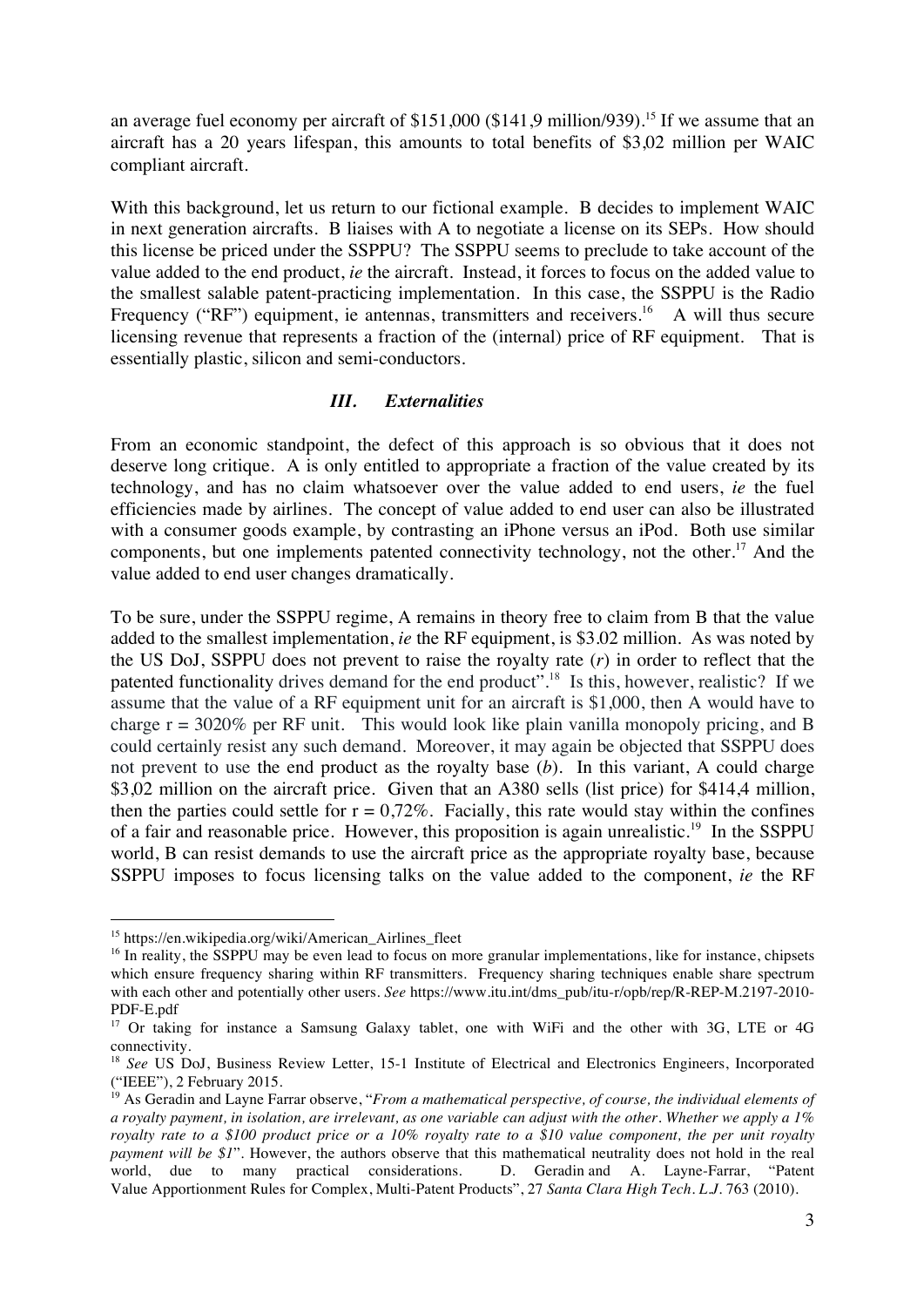equipment. If A was ever to offer a 0,72% rate on the end product, B could perfectly challenge this proposed methodology as inapt to reflect the added value of the smallest compliant implementation. In turn, B could offer to discuss the price (and cost) of RF equipment as a more appropriate royalty base. From a practical standpoint, SSPPU thus tends to promote component licensing as the default rule in bilateral negotiations, and to marginalize the industry practice of end-product licensing.

At a more stylized level, because SSPPU ring fences licensing talks around the value of the smallest salable component, it can be deemed to take off the negotiation table the positive production externalities enjoyed by other economic agents. This interference with the price system is unfortunate. Prices that do not reflect positive production externalities send counter-productive signals to investors, and may result in underinvestment.

This externality problem is not trivial, and certainly acute in relation to "*general purpose*" technologies ("GPT") – better known from the public as "*enabling technologies*". 20 Bresnahan and Tratjenberg define GPTs as technologies that (i) are used as inputs by many downstream sectors; (ii) present inherent potential for technical improvements, and (iii) bring about innovational complementarities (Bresnahan and Tratjenberg, 1995). Textbook examples include the steam engine, semiconductors, computers, the Internet and wireless technologies.

GPTs are quantum leaps that yield countless positive production externalities. Bresnahan and Tratjenberg talk of them as the "*engines of growth*".21 In particular, GPTs yield vertical externalities – between the technology and the applications sector (here, in aircraft manufacturing) – and horizontal ones – across sectors (here, across aircraft manufacturers and the aerospace industry, for instance). Bresnahan and Tratjenberg further hint that market institutions (like possibly SSPPU) may, if wrongly designed, prevent the appropriation of those externalities, and hinder the development of  $GPTs<sup>22</sup>$ .

# *IV. Transaction Costs*

In the world of Coase, parties bargain over a price that reflects externalities, including positive production externalities. To take a well-known example in the economics literature, if roaming bee hives pollinate neighboring apple crops, then beekeepers can seek compensation from apple farmers through market transactions.<sup>23</sup> However, a standard condition for the Coase theorem to apply, is that the "*market transactions are costless*".<sup>24</sup> Coase later explained that he did not believe that markets with 0 transaction costs existed. He nonetheless insisted that the price system worked efficiently when transactions costs are limited.

 <sup>20</sup> T. Bresnahan and M. Trajtenberg, "General Purpose Technologies: Engines of Growth", *Journal of Econometrics*, 1995, vol. 65, issue 1, pages 83-108.

<sup>&</sup>lt;sup>21</sup> Across the world, large public policy programmes have been adopted to promote research in key enabling technologies. *See* Communication from the Commission, "A European strategy for Key Enabling Technologies – A bridge to growth and jobs", Brussels, 26.6.2012 COM(2012) 341 final.

<sup>&</sup>lt;sup>22</sup> E. Helpman, General Purpose Technologies and Economic Growth, Cambridge, MA: The MIT Press, 1998.

<sup>&</sup>lt;sup>23</sup> Cheung showed this empirically, by observing in the Yellow Pages that a market for pollination services existed in rural Washington. S. Cheung, "The Fable of the Bees: An Economic Investigation", 16 *J. Law & Econ*. 11 (1973). *See* also, M. Muth, R. Rucker, W. Thurman and CT. Chuang, "The Fable of the Bees Revisited: Causes and Consequences of the U.S. Honey Program", *The Journal of Law & Economics*, Vol. 46, No. 2 (October 2003), pp. 479-516.

<sup>24</sup> R. Coase, *supra*.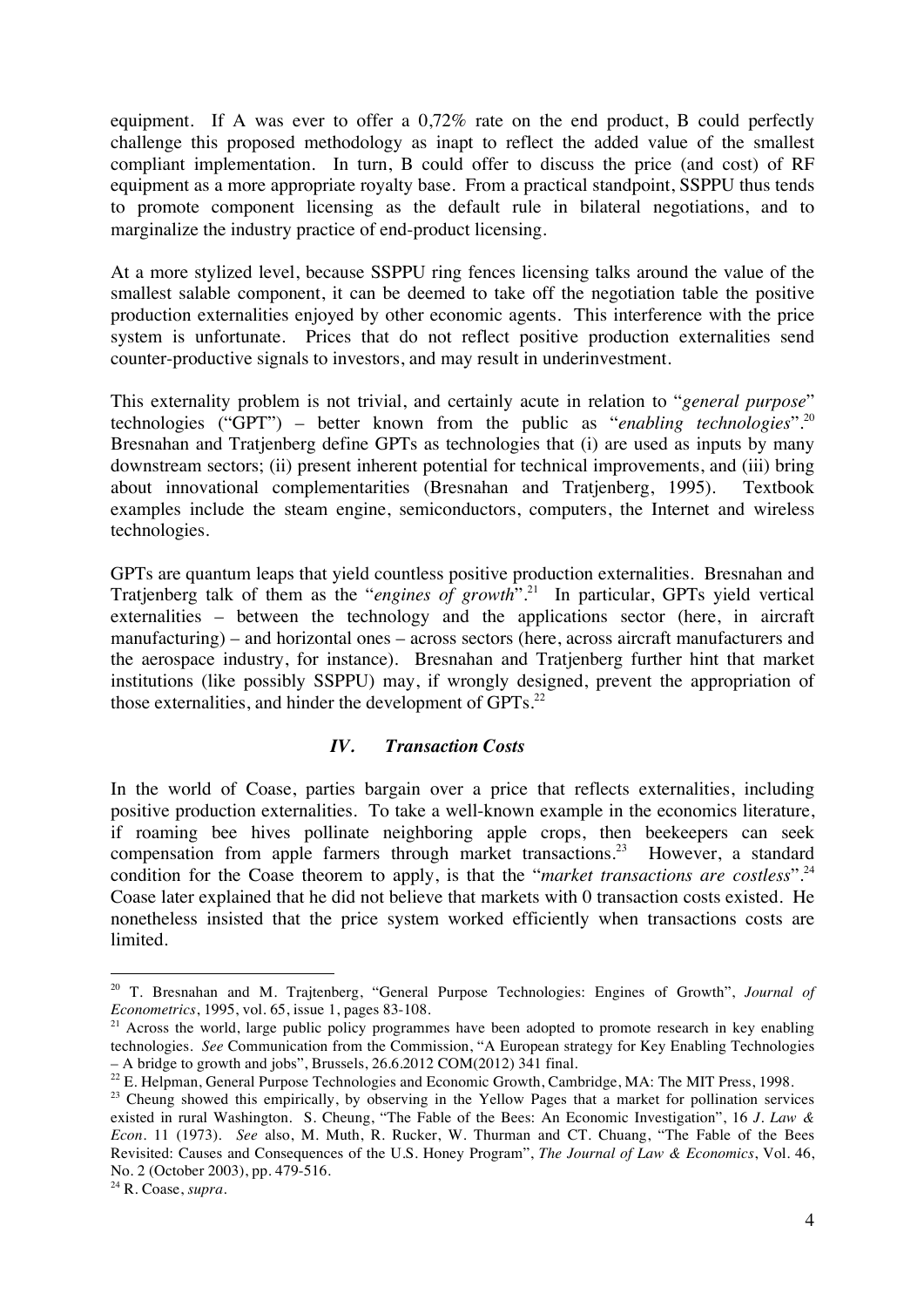Interestingly, SSPPU inflates by a non-trivial margin the transaction costs between SEP owners and implementers. The adverse transaction costs effect of SSPPU can be observed at several levels. *Firstly*, the value of the smallest salable component practicing the patent will often be information privy to the firm that practices the patent. In our example, B is a vertically integrated aircraft manufacturer that internally produces avionics, including RF components. The price of RF components is a transfer price unknown from A. And even if B were to procure RF components on a market – for instance from subcontractor  $C - A$  is not party to the B-C exchange. The cost incurred by A to figure out the value of the smallest salable compliant implementation under SSPPU pricing is therefore likely to be much higher than reliance on other observable metrics, including end user profits or prices.

This problem explains why, in many patent intensive sectors, such as medical devices and food ingredients, the industry rule is that licensing contracts apportion a share of the end product profits to the patent owner.<sup>25</sup> And more generally, this also explains the And more generally, this also explains the pervasiveness of the 25% rule of thumb in intellectual property transactions. 26

*Secondly*, SSPPU itemizes licensing negotiations. Under SSPPU pricing, the patent owner and the prospective licensee must agree upon the value brought by each patented functionality. This means that each SEP – or, to be more accurate, each "*Essential Patent Claim*" – must receive a price. As if the beekeeper and the farmer had to set a fee for the pollination externality discharged by each individual bee. This again is likely to increase transaction costs in sectors where technology developers hold more than one or a few SEPs (and possibly other IP rights, including ordinary patents, trademarks, copyrights, trade secrets, etc.), and where "*portfolio licensing*" has become conventional practice for pragmatic reasons, *ie* essentially to avoid costly contract renegotiation when parties' patent positions change over time (which is frequent, in consumer electronics and semiconductors).<sup>27</sup>

*Thirdly*, SSPPU pricing will generate endless discussions over valuation benchmarks. Let us recall the wording of the SSPPU rule: "*value that the functionality of the claimed invention ... contributes to the value of the relevant functionality of the smallest saleable Compliant Implementation that practices the Essential Patent Claim".* In our example, the "*relevant functionality of the smallest saleable compliant implementation*" is the functionality of WAIC compliant RF equipment, and it can be broadly defined as inflight security communications. In turn, the "*functionality of the claimed invention*" of A is wireless communications. Thus, the inquiry shall revolve around assessing the *added value* of wireless technology to inflight security communications. There is not just a single way to deal with this. One approach is to construe the added value as the *savings* achieved by B, when it transitions from electrical wire to RF equipment for inflight security communications. Those savings essentially consist in costs economies made by the avoidance of electrical wiring, maintenance and replacement. But does this include the savings made by redesigning the factories to take advantage of the

<sup>&</sup>lt;sup>25</sup> Strictly speaking, SSPPU does not prevent to spell out licensing fees in the form of royalties on end product price. However, it forbids to value the technology as a function of the end product revenue, profits or price.

<sup>&</sup>lt;sup>26</sup> Which sets that royalty represent one fourth of the profits made by the product that embodies the patented technology. R. Goldscheider, J. Jarosz and C. Mulhern, "Use Of The 25 Per Cent Rule In Valuing IP", *Les Nouvelles*, December 2002, p.123; R. Razgaitis, "Pricing the Intellectual Property of Early-Stage Technologies: A Primer of Basic Valuation Tools and Considerations", in A. Krattiger et al, *Intellectual property management in health and agricultural innovation: a handbook of best practices*, Volumes 1 and 2 2007 pp. 813-860. *See* also, KPMG International, *Profitability and royalty rates across industries: Some preliminary evidence*, 2012.

<sup>&</sup>lt;sup>27</sup> P. Grindley & D. Teece, "Managing Intellectual Capital: Licensing and Cross-Licensing in Semiconductors and Electronics", 39 California Management Review, Winter 1997, at 8-10.